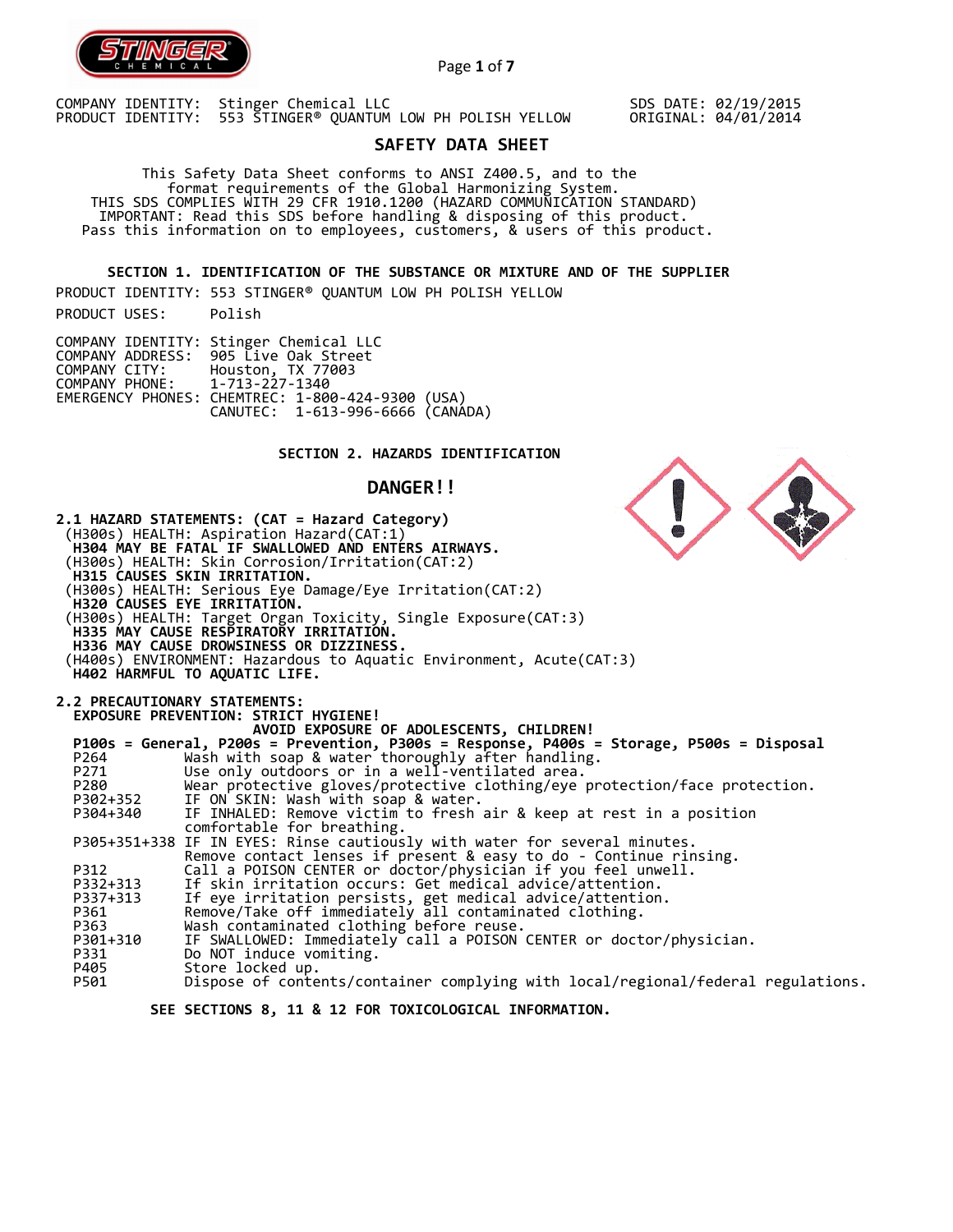| COMPANY IDENTITY: Stinger Chemical LLC                      |  |  |  |  |
|-------------------------------------------------------------|--|--|--|--|
| PRODUCT IDENTITY: 553 STINGER® QUANTUM LOW PH POLISH YELLOW |  |  |  |  |

#### **SECTION 3. COMPOSITION/INFORMATION ON INGREDIENTS**

| <b>MATERIAL</b><br>Water                                                                 | CAS#<br>$7732 - 18 - 5$ | <b>EINECS#</b><br>$231 - 791 - 2$ | WT %<br>50-60                |
|------------------------------------------------------------------------------------------|-------------------------|-----------------------------------|------------------------------|
| Quaternary Ammonium Compounds,<br>(hydrogenated tallow alkyl)<br>bis(hydroyethyl)methyl, |                         |                                   |                              |
| ethoxylate, chlorides                                                                    | 68187-69-9              |                                   |                              |
| C9-11 Alcohols, Ethoxylated                                                              | 68081-81-2              |                                   | 3- 6<br>3- 6<br>3- 6<br>3- 5 |
| Aminoalkoxydimethylpolysiloxane                                                          | $69430 - 37 - 1$        |                                   |                              |
| Ethylenediaminetetraacetic Acid                                                          | $60 - 00 - 4$           |                                   |                              |
| Cocamidopropyl Betaine                                                                   | 61789-40-0              |                                   | $2 - 6$                      |
| Lauryl Dimethyl Amine Oxide                                                              | $1643 - 20 - 5$         | 216-700-6                         | $2 - 6$                      |
| Citric Acid                                                                              | $77 - 92 - 9$           |                                   | $2 - 5$                      |
| Propylene Glycol                                                                         | $57 - 55 - 6$           | $200 - 338 - 0$                   | $2 - 5$                      |
| Hydrotreated Middle Distillate                                                           | 64742-46-7              |                                   | $2 - 5$                      |
| 2-Butoxyethanol                                                                          | $111 - 76 - 2$          |                                   | $2 - 4$                      |
| Methyl Chloro Isothiazolinone                                                            | $26172 - 55 - 4$        |                                   | 0- 1                         |

The specific chemical component identities and/or the exact component percentages of this material may be withheld as trade secrets. This information is made available to health professionals, employees, and designated representatives in accordance with the applicable provisions of 29 CFR 1910.1200̄ (I)(1).  $\overline{\phantom{a}}$ 

TRACE COMPONENTS: Trace ingredients (if any) are present in < 1% concentration, (< 0.1% for potential carcinogens, reproductive toxins, respiratory tract mutagens, and sensitizers). None of the trace ingredients contribute significant additional hazards at the concentrations that may be present in this product. All pertinent hazard information has been provided in this document, per the requirements of the Federal Occupational Safety and Health Administration Standard (29 CFR 1910.1200), U.S. State equivalents, and Canadian Hazardous Materials Identification System Standard (CPR 4).

#### **SECTION 4. FIRST AID MEASURES**

4.1 MOST IMPORTANT SYMPTOMS/EFFECTS, ACUTE & CHRONIC: See Section 11 for symptoms/effects, acute & chronic.

4.2 GENERAL ADVICE:

 First Aid responders should pay attention to self-protection and use the recommended protective clothing (chemical resistant gloves, splash protection). If potential for exposure exists, refer to Section 8 for specific personal protective equipment.

4.3 EYE CONTACT:

 If this product enters the eyes, check for and remove any contact lenses. Open eyes while under gently running water. Use sufficient force to open eyelids. "Roll" eyes to expose more surface. <u>Minimum</u> flushing is for 15 minutes. Seek immediate medical attention.

4.4 SKIN CONTACT:

 If the product contaminates the skin, immediately begin decontamination with running water. <u>Minimum</u> flushing is for 15 minutes. Remove contaminated clothing, taking care not to contaminate eyes. If skin becomes irritated and irritation persists, medical attention may be necessary. Wash contaminated clothing before reuse, discard contaminated shoes.

4.5 INHALATION:

 After high vapor exposure, remove to fresh air. If breathing is difficult, give oxygen. If breathing has stopped, trained personnel should immediately begin artificial respiration. If the heart has stopped, trained personnel should immediately begin cardiopulmonary resuscitation (CPR). Seek immediate medical attention.

4.6 SWALLOWING:

 If swallowed, CALL PHYSICIAN OR POISON CONTROL CENTER FOR MOST CURRENT INFORMATION. If professional advice is not available, give two glasses of water to drink. DO NOT INDUCE VOMITING. Never induce vomiting or give liquids to someone who is unconscious, having convulsions, or unable to swallow. Seek immediate medical attention.

4.7 RESCUERS: Victims of chemical exposure must be taken for medical attention. Rescuers should be taken for medical attention, if necessary. Take a copy of label and SDS to physician or health professional with victim.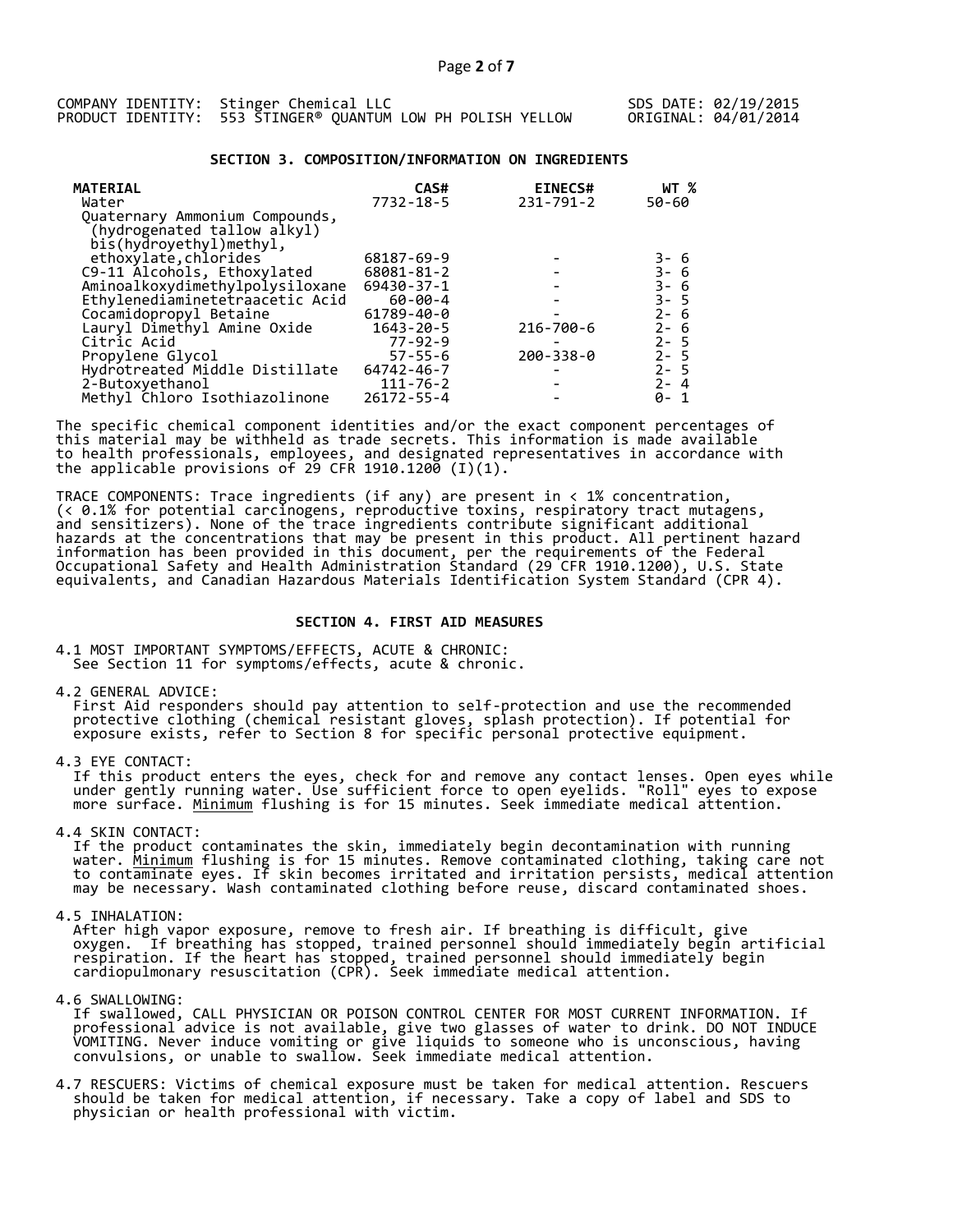COMPANY IDENTITY: Stinger Chemical LLC PRODUCT IDENTITY: 553 STINGER® QUANTUM LOW PH POLISH YELLOW

SDS DATE: 02/19/2015 ORIGINAL: 04/01/2014

# **SECTION 4. FIRST AID MEASURES (CONTINUED)**

4.8 NOTES TO PHYSICIAN:

 There is no specific antidote. Treatment of overexposure should be directed at the control of symptoms and the clinical condition of the patient. Any material aspirated during vomiting may cause lung injury. Therefore, emesis should not be induced mechanically or pharmacologically. If it is considered necessary to evacuate the stomach contents, this should be done by means least likely to cause aspiration (such as: Gastric lavage after endotracheal intubation).

### **SECTION 5. FIRE FIGHTING MEASURES**

5.1 FIRE & EXPLOSION PREVENTIVE MEASURES: NO open flames. NO contact with oxidants. Above flash point, use a closed system, ventilation, explosion-proof electrical equipment, lighting. Do NOT use compressed air for filling, discharging, or handling.

- 5.2 SUITABLE (& UNSUITABLE) EXTINGUISHING MEDIA: Use dry powder, AFFF, alcohol-resistant foam, water spray, water in large amounts, carbon dioxide.
- 5.3 SPECIAL PROTECTIVE EQUIPMENT & PRECAUTIONS FOR FIRE FIGHTERS: Water spray may be ineffective on fire but can protect fire-fighters & cool closed containers. Use fog nozzles if water is used. Do not enter confined fire-space without full bunker gear. (Helmet with face shield, bunker coats, gloves & rubber boots).
- 5.4 SPECIFIC HAZARDS OF CHEMICAL & HAZARDOUS COMBUSTION PRODUCTS: Isolate from oxidizers, heat, & open flame. Closed containers may explode if exposed to extreme heat. Applying to hot surfaces requires special precautions. Continue all label precautions!

### **SECTION 6. ACCIDENTAL RELEASE MEASURES**

- 6.1 PERSONAL PRECAUTIONS, PROTECTIVE EQUIPMENT & EMERGENCY PROCEDURES: Keep unprotected personnel away. Use complete chemical protective suit with self-contained breathing apparatus.
- 6.2 ENVIRONMENTAL PRECAUTIONS: Do NOT let this chemical enter the environment. Keep from entering storm sewers and ditches which lead to waterways.
- 6.3 METHODS & MATERIAL FOR CONTAINMENT & CLEAN-UP: Stop spill at source. Dike and contain. Collect leaking liquid in sealable containers. Absorb remaining liquid in sand or inert absorbent.

#### **SECTION 7. HANDLING AND STORAGE**

7.1 PRECAUTIONS FOR SAFE HANDLING: Isolate from oxidizers, heat, & open flame. Use only with adequate ventilation. Avoid breathing of vapor or spray mist. Avoid contact with skin & eyes. Consult Safety Equipment Supplier. Wear goggles, face shield, gloves, apron & footwear impervious to material. Wash clothing before reuse. Avoid free fall of liquid. Ground containers when transferring. Do not flame cut, braze, or weld. Continue all label precautions!

7.2 CONDITIONS FOR SAFE STORAGE, INCLUDING ANY INCOMPATIBILITIES: Keep in fireproof surroundings. Keep separated from strong oxidants, food & feedstuffs. Keep cool.Keep dry. Use ventilation along the floor. Do not store above 49 C/120 F. Keep container tightly closed & upright when not in use to prevent leakage.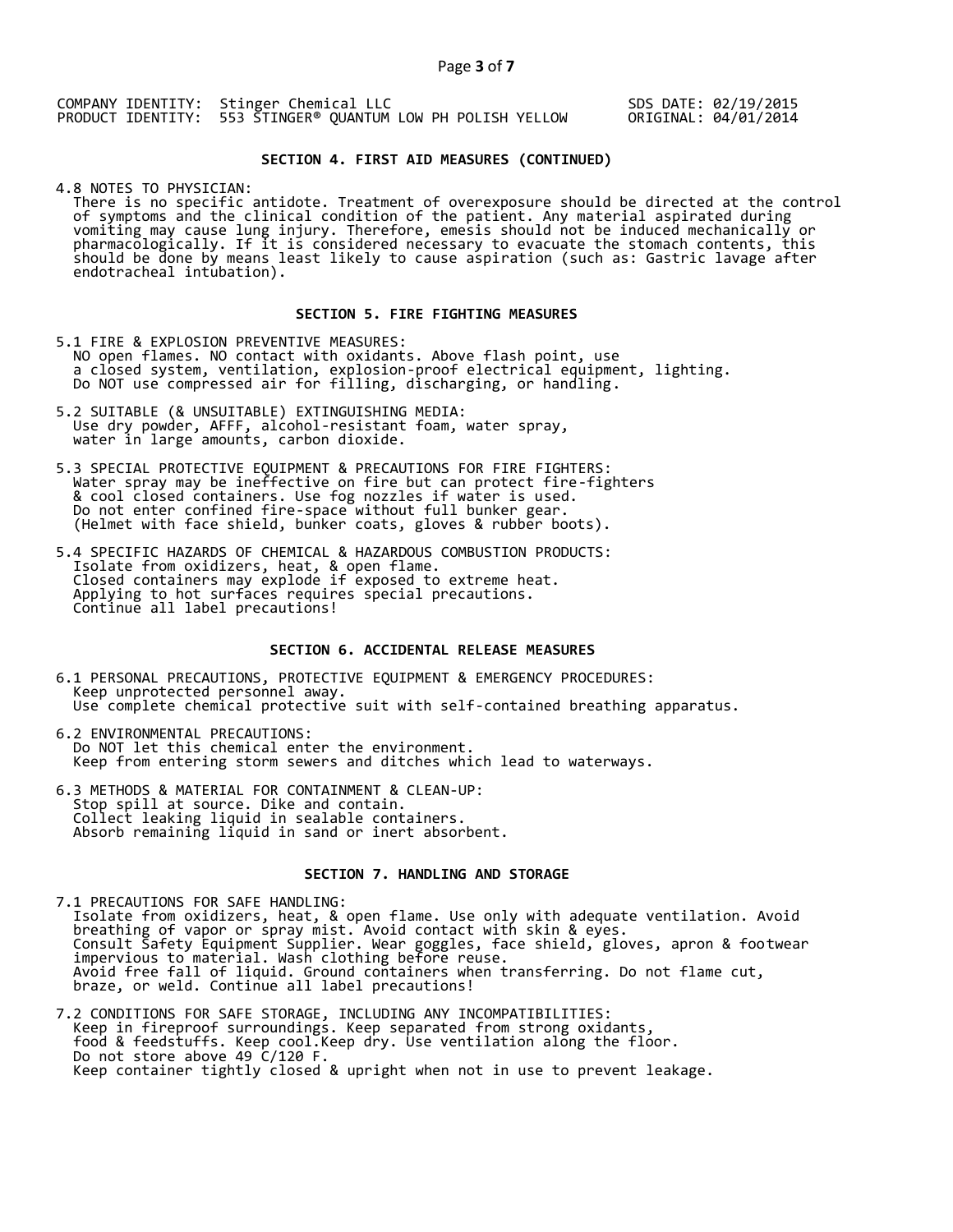COMPANY IDENTITY: Stinger Chemical LLC PRODUCT IDENTITY: 553 STINGER® QUANTUM LOW PH POLISH YELLOW SDS DATE: 02/19/2015 ORIGINAL: 04/01/2014

#### **SECTION 8. EXPOSURE CONTROLS/PERSONAL PROTECTION 8.1 EXPOSURE LIMITS:**

|               |                          |                | TLV (ACGIH) |
|---------------|--------------------------|----------------|-------------|
| 7732-18-5     | 231-791-2                | None Known     | None Known  |
| 61789-40-0    |                          | None Known     | None Known  |
|               |                          |                |             |
|               |                          |                |             |
|               |                          |                |             |
| 68187-69-9    |                          | None Known     | None Known  |
| $77 - 92 - 9$ |                          | None Known     | None Known  |
| 68081-81-2    | $\blacksquare$           | None Known     | None Known  |
| 69430-37-1    |                          | None Known     | None Known  |
| 60-00-4       | $\overline{\phantom{a}}$ | None Known     | None Known  |
| 1643-20-5     | $216 - 700 - 6$          | None Known     | None Known  |
| $57 - 55 - 6$ | $200 - 338 - 0$          | None Known     | 1000 ppm    |
| 64742-46-7    | $\overline{\phantom{a}}$ | 200 mg/m3      | 200 mg/m3   |
| 26172-55-4    |                          | None Known     | None Known  |
|               | CAS#                     | <b>EINECS#</b> | TWA (OSHA)  |

 In addition, using manufacturers' data, based on EPA Method 311, the following EPA Hazardous Air Pollutants may be present in trace amounts (less than 0.1%): Cumene, Polycyclic Aromatics

# **8.2 APPROPRIATE ENGINEERING CONTROLS:**

 RESPIRATORY EXPOSURE CONTROLS A respiratory protection program that meets OSHA 29 CFR 1910.134 and ANSI Z86.2 requirements or European Standard EN 149 must be followed whenever workplace conditions warrant a respirator's use.

VENTILATION<br>LOCAL EXHAUST: LOCAL EXHAUST: Necessary MECHANICAL (GENERAL): Acceptable SPECIAL: None OTHER: None Please refer to ACGIH document, "Industrial Ventilation, A Manual of Recommended Practices", most recent edition, for details.

#### **8.3 INDIVIDUAL PROTECTION MEASURES, SUCH AS PERSONAL PROTECTIVE EQUIPMENT:**  PERSONAL PROTECTIONS:

 Wear OSHA Standard goggles or face shield. Consult Safety Equipment Supplier. Wear goggles, face shield, gloves, apron & footwear impervious to material. Wash clothing before reuse.

WORK & HYGIENIC PRACTICES:

 Provide readily accessible eye wash stations & safety showers. Wash at end of each workshift & before eating, smoking or using the toilet. Promptly remove clothing that becomes contaminated. Destroy contaminated leather articles. Launder or discard contaminated clothing.

| SECTION 9. PHYSICAL & CHEMICAL PROPERTIES                                                                                                                                                                                              |                                                     |
|----------------------------------------------------------------------------------------------------------------------------------------------------------------------------------------------------------------------------------------|-----------------------------------------------------|
| APPEARANCE:                                                                                                                                                                                                                            | Liquid, YELLOW                                      |
| ODOR:                                                                                                                                                                                                                                  | <b>BUTYL</b>                                        |
| ODOR THRESHOLD:                                                                                                                                                                                                                        | Not Available                                       |
| pH (Neutrality):                                                                                                                                                                                                                       |                                                     |
| MELTING POINT/FREEZING POINT:                                                                                                                                                                                                          | Not Available<br>Not Available<br>> 100 C / > 212 F |
| BOILING RANGE (IBP,50%,Dry Point):<br>FLASH_POINT (TEST METHOD):                                                                                                                                                                       |                                                     |
|                                                                                                                                                                                                                                        |                                                     |
|                                                                                                                                                                                                                                        |                                                     |
| > 100 C / > 212 F<br>EVAPORATION RATE (n-Butyl Acetate=1):<br>FLAMMABILITY CLASSIFICATION: Class III-B<br>LOWER FLAMMABLE LIMIT IN AIR (% by vol): 0.95 (Lowest Component)<br>JPPER FLAMMABLE LIMIT IN AIR (% by vol): 0.95 (Lowest Co |                                                     |
|                                                                                                                                                                                                                                        |                                                     |
|                                                                                                                                                                                                                                        |                                                     |
|                                                                                                                                                                                                                                        |                                                     |
| VAPOR DENSITY (air=1):                                                                                                                                                                                                                 | 0.727                                               |
| GRAVITY @ 68/68 F / 20/20 C:                                                                                                                                                                                                           |                                                     |
| DENSITY:                                                                                                                                                                                                                               | 1.028                                               |
| SPECIFIC GRAVITY (Water=1):                                                                                                                                                                                                            | 1.030                                               |
| POUNDS/GALLON:                                                                                                                                                                                                                         | 8.580                                               |
| WATER SOLUBILITY:                                                                                                                                                                                                                      | Appreciable                                         |
|                                                                                                                                                                                                                                        |                                                     |
|                                                                                                                                                                                                                                        | 254 C / 490 F                                       |
|                                                                                                                                                                                                                                        |                                                     |
| WATTITION COEFFICIENT (n-Octane/Water):<br>AUTO IGNITION TEMPERATURE:<br>DECOMPOSITION TEMPERATURE:<br>DECOMPOSITION TEMPERATURE:<br>TOTAL VOC'S (TVOC)*:<br>NONEXEMPT VOC'S (CVOC)*:<br>3.9 Vol% / 31.<br>3.9 Vol% / 31.              | 3.9 Vol% / 31.1 g/L / .2 Lbs/Gal                    |
| NONEXEMPT VOC'S (CVOC)*:                                                                                                                                                                                                               | 3.9 Vol% / 31.1 g/L / .2 Lbs/Gal                    |
| HAZARDOUS AIR POLLUTANTS (HAPS):<br>NONEXEMPT VOC PARTIAL PRESSURE (mm of Hg @ 20 C)                                                                                                                                                   | 0.064 Wt% /0.0 $\frac{1}{2}$ /L / 0.000 Lbs/Gal     |
|                                                                                                                                                                                                                                        | 0.0                                                 |
| VISCOSITY @ 20 C (ASTM D445):                                                                                                                                                                                                          | Not Available                                       |
| * Using CARB (California Air Resources Board Rules).                                                                                                                                                                                   |                                                     |
| COMPANY IDENTITY: Stinger Chemical LLC                                                                                                                                                                                                 |                                                     |
|                                                                                                                                                                                                                                        |                                                     |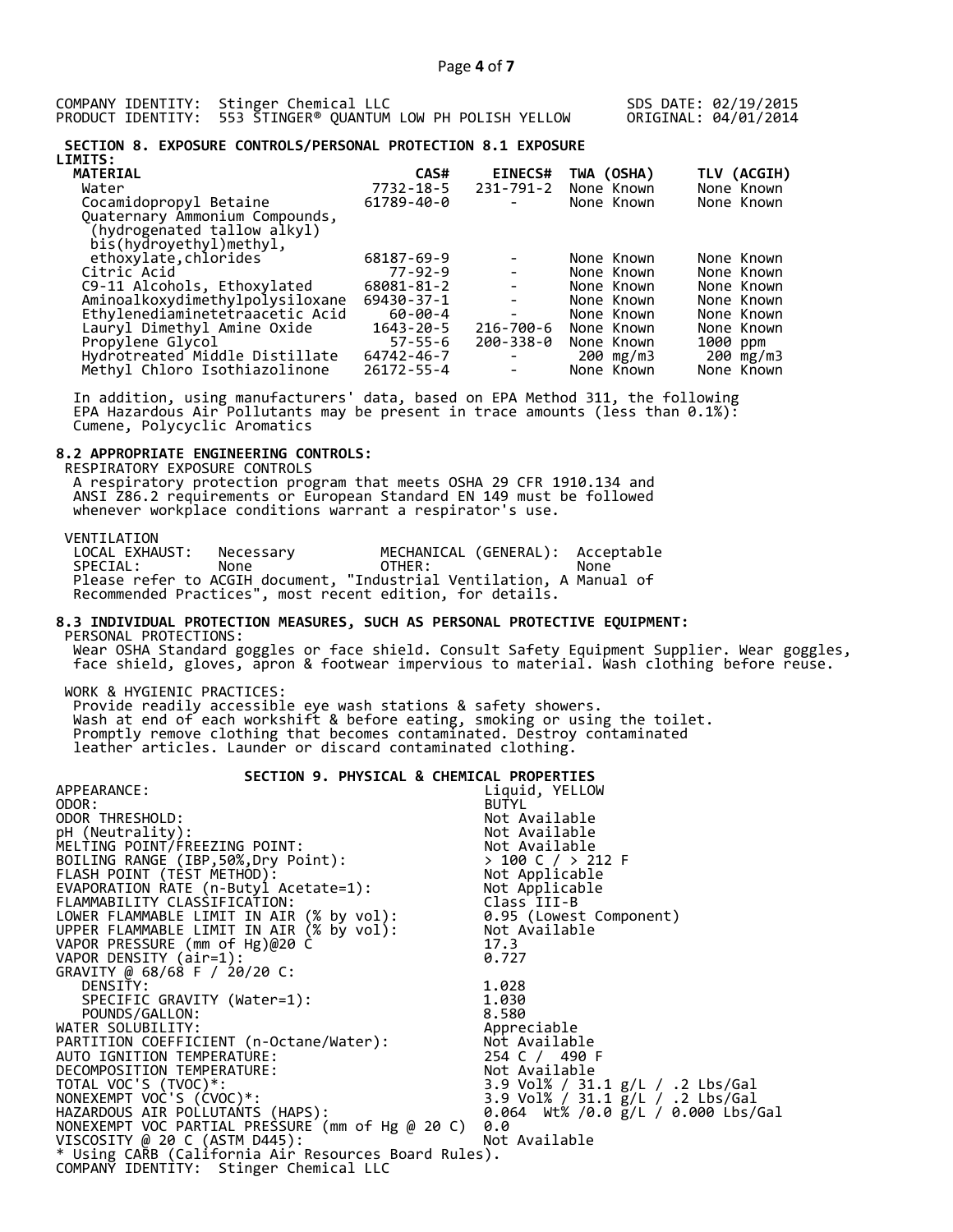PRODUCT IDENTITY: 553 STINGER® QUANTUM LOW PH POLISH YEL

 SDS DATE: 02/19/2015 ORIGINAL: 04/01/2014

# **SECTION 10. STABILITY & REACTIVITY**

10.1 REACTIVITY & CHEMICAL STABILITY: Stable under normal conditions, no hazardous reactions when kept from incompatibles.

10.2 POSSIBILITY OF HAZARDOUS REACTIONS & CONDITIONS TO AVOID: Isolate from oxidizers, heat, & open flame.

10.3 INCOMPATIBLE MATERIALS: Reacts violently with strong oxidants, causing fire & explosion hazard.

10.4 HAZARDOUS DECOMPOSITION PRODUCTS: Carbon Monoxide, Carbon Dioxide from burning.

10.5 HAZARDOUS POLYMERIZATION: Will not occur.

# **SECTION 11. TOXICOLOGICAL INFORMATION**

#### **11.1 ACUTE HAZARDS**

 11.11 EYE & SKIN CONTACT: Primary irritation to skin, defatting, dermatitis. Primary irritation to eyes, redness, tearing, blurred vision. Liquid can cause eye irritation. Wash thoroughly after handling.

11.12 INHALATION:

 Anesthetic. Irritates respiratory tract. Acute overexposure can cause serious nervous system depression. Vapor harmful.

11.13 SWALLOWING:

 **ASPIRATION HAZARD!** Harmful or fatal if swallowed. Do NOT induce vomiting. If spontaneous vomiting occurs, keep victim's head below the waist to prevent aspiration. Swallowing can cause abdominal irritation, nausea, vomiting & diarrhea. The symptoms of chemical pneumonitis may not show up for a few days.

#### **11.2 SUBCHRONIC HAZARDS/CONDITIONS AGGRAVATED**

 MEDICAL CONDITIONS AGGRAVATED BY EXPOSURE: Pre-existing disorders of any target organs mentioned in this Document can be aggravated by over-exposure by routes of entry to components of this product. Persons with these disorders should avoid use of this product.

# **11.3 CHRONIC HAZARDS**

 11.31 CANCER, REPRODUCTIVE & OTHER CHRONIC HAZARDS: Leukemia been reported in humans from Benzene. This product contains less than 1 ppm of Benzene. Not considered hazardous in such low concentrations. Absorption thru skin may be harmful. Depending on degree of exposure, periodic medical examination is indicated.

11.32 TARGET ORGANS: May cause damage to target organs, based on animal data.

11.33 IRRITANCY: Irritating to contaminated tissue.

11.34 SENSITIZATION: No component is known as a sensitizer.

11.35 MUTAGENICITY: No known reports of mutagenic effects in humans.

11.36 EMBRYOTOXICITY: No known reports of embryotoxic effects in humans.

11.37 TERATOGENICITY: No known reports of teratogenic effects in humans.

11.38 REPRODUCTIVE TOXICITY: No known reports of reproductive effects in humans.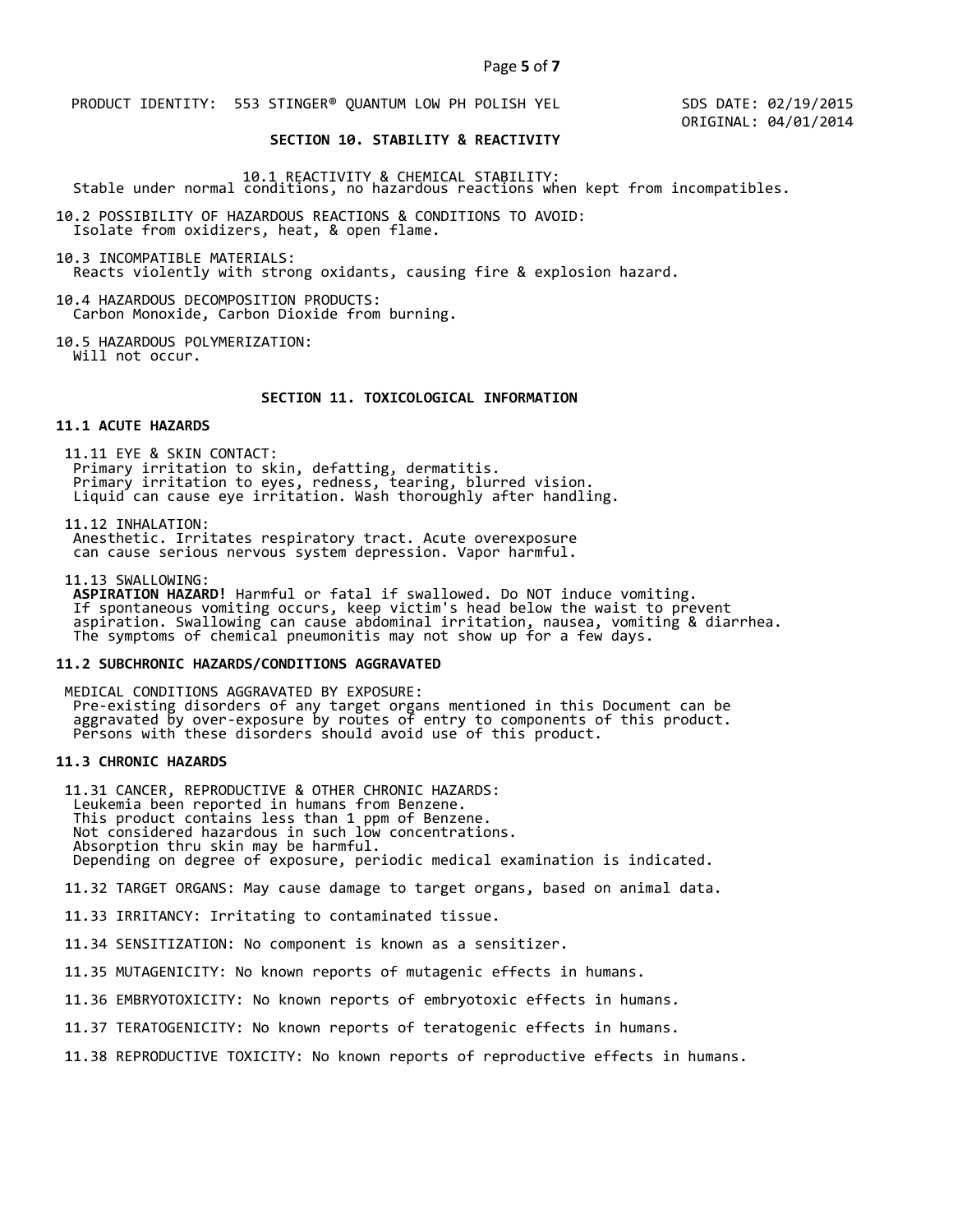COMPANY IDENTITY: Stinger Chemical LLC PRODUCT IDENTITY: 553 STINGER® QUANTUM LOW PH POLISH YELLOW SDS DATE: 02/19/2015 ORIGINAL: 04/01/2014

# **SECTION 11. TOXICOLOGICAL INFORMATION (CONTINUED)**

 A MUTAGEN is a chemical which causes permanent changes to genetic material (DNA) such that the changes will propagate across generational lines. An EMBRYOTOXIN is a chemical which causes damage to a developing embryo (such as: within the first 8 weeks of pregnancy in humans), but the damage does not propagate across generational lines. A TERATOGEN is a chemical which causes damage to a developing fetus, but the damage does not propagate across generational lines. A REPRODUCTIVE TOXIN is any substance which interferes in any way with the reproductive process.

#### **11.4 MAMMALIAN TOXICITY INFORMATION**

| <b>MATERIAL</b>                         | CAS# | <b>EINECS#</b> | LOWEST KNOWN LETHAL DOSE DATA |
|-----------------------------------------|------|----------------|-------------------------------|
|                                         |      |                | LOWEST KNOWN LD50 (ORAL)      |
| Ouaternary Ammonium Chloride 68187-69-9 |      | $\sim$ $\sim$  | 720.0 mg/kg(Rats)             |

### **SECTION 12. ECOLOGICAL INFORMATION**

**12.1 ALL WORK PRACTICES MUST BE AIMED AT ELIMINATING ENVIRONMENTAL CONTAMINATION.** 

12.2 EFFECT OF MATERIAL ON PLANTS AND ANIMALS: This product may be harmful or fatal to plant and animal life if released into the environment. Refer to Section 11 (Toxicological Information) for further data on the effects of this product's components on test animals.

12.3 EFFECT OF MATERIAL ON AQUATIC LIFE: The most sensitive known aquatic group to any component of this product is: Goldfish 250 ppm or mg/L (24 hour exposure). Keep out of sewers and natural water supplies. Environmental effects of the substance have not been investigated adequately.

12.4 MOBILITY IN SOIL Mobility of this material has not been determined.

12.5 DEGRADABILITY This product is partially biodegradable.

12.6 ACCUMULATION Bioaccumulation of this product has not been determined.

#### **SECTION 13. DISPOSAL CONSIDERATIONS**

Processing, use or contamination may change the waste disposal requirements. Do not dispose of on land, in surface waters, or in storm drains. Waste should be recycled or disposed of in accordance with regulations. Large amounts should be collected for reuse or consigned to licensed hazardous waste haulers for disposal. **ALL DISPOSAL MUST BE IN ACCORDANCE WITH ALL FEDERAL, STATE, PROVINCIAL, AND LOCAL REGULATIONS. IF IN DOUBT, CONTACT PROPER AGENCIES.** 

# **SECTION 14. TRANSPORT INFORMATION**

MARINE POLLUTANT: No DOT/TDG SHIP NAME: Not Regulated DRUM LABEL:<br>IATA / ICAO: IATA / ICAO: Not Regulated<br>IMO / IMDG: Not Regulated Not Regulated EMERGENCY RESPONSE GUIDEBOOK NUMBER: None

 **SECTION 15. REGULATORY INFORMATION** 



**15.1 EPA REGULATION: SARA SECTION 311/312 HAZARDS: Acute Health** 

All components of this product are on the TSCA list. SARA Title III Section 313 Supplier Notification This product contains the indicated <\*> toxic chemicals subject to the reporting requirements of Section 313 of the Emergency Planning & Community Right-To-Know Act of 1986 & of 40 CFR 372. This information must be included in all MSDSs that are copied and distributed for this material.